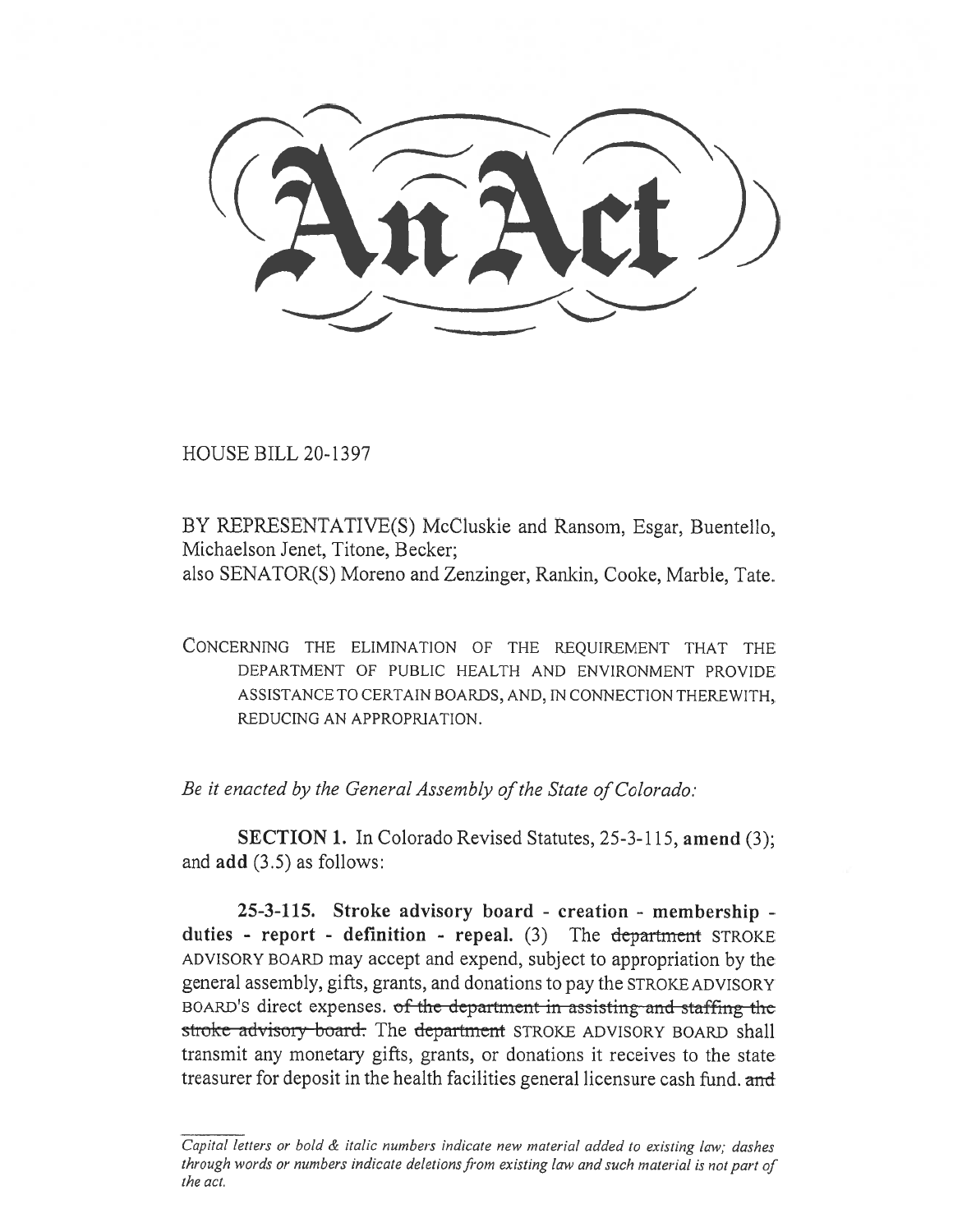those moneys may be used only to pay the direct expenses of the department.

(3.5) THE DEPARTMENT STAFF IS NOT REQUIRED TO PROVIDE ANY FINANCIAL SUPPORT OR PERFORM ANY ADMINISTRATIVE DUTIES RELATED TO THE OPERATION OF THE STROKE ADVISORY BOARD.

**SECTION 2.** In Colorado Revised Statutes, 30-10-601.6, amend  $(5)(a)$  and  $(6)$  as follows:

30-10-601.6. Coroners standards and training board. (5) (a)  $\Theta$ m and after August 6, 2003, The executive director of the department of public health and environment C.C.S.T. BOARD may accept and expend gifts, grants, and donations to cover the costs incurred in the establishment and operation of PAY THE DIRECT EXPENSES OF the C.C.S.T. board. Such THE C.C.S.T. BOARD SHALL TRANSMIT ALL gifts, grants, and donations received shall be transmitted to the state treasurer, who shall credit the moneys MONEY to the coroner training fund created in section 30-10-601.8 (5). Any unencumbered state moneys MONEY remaining in the fund upon the repeal of this section shall be transferred to the general fund.

(6) The department of public health and environment staff shall is NOT REQUIRED TO PROVIDE ANY FINANCIAL SUPPORT OR perform the ANY administrative duties related to the operation of the C.C.S.T. board.

**SECTION 3. Appropriation - adjustments to 2020 long bill.** To implement this act, the general fund appropriation made in the annual general appropriation act for the 2020-21 state fiscal year to the department of public health and environment for use by the health facilities and emergency medical services division is decreased by \$44,007.